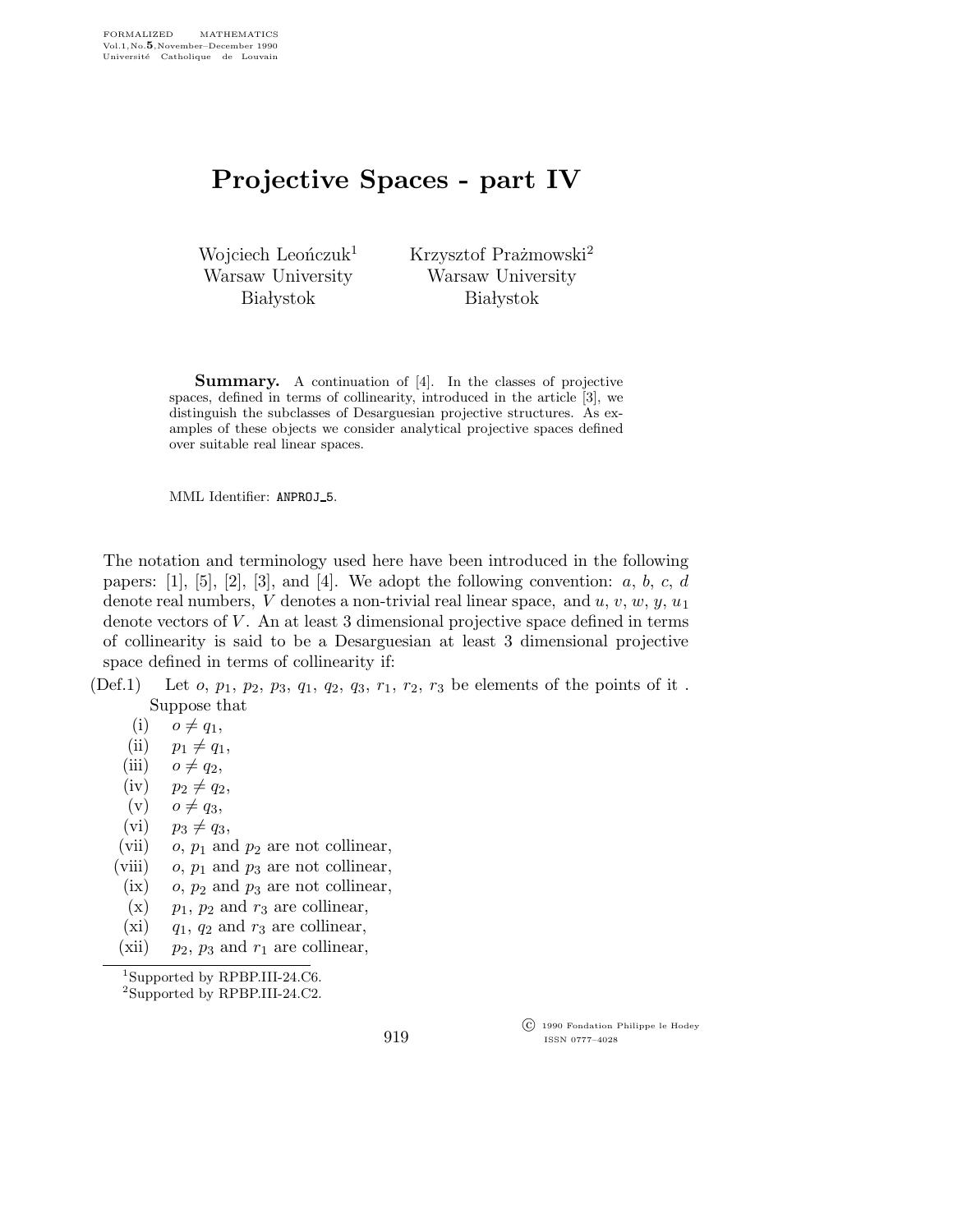- (xiii)  $q_2$ ,  $q_3$  and  $r_1$  are collinear,
- (xiv)  $p_1$ ,  $p_3$  and  $r_2$  are collinear,
- $(xv)$  q<sub>1</sub>, q<sub>3</sub> and  $r_2$  are collinear,
- (xvi)  $o, p_1$  and  $q_1$  are collinear,
- (xvii) o,  $p_2$  and  $q_2$  are collinear,
- (xviii) o,  $p_3$  and  $q_3$  are collinear.

Then  $r_1$ ,  $r_2$  and  $r_3$  are collinear.

The following propositions are true:

- $(1)$  Let  $C_1$  be an at least 3 dimensional projective space defined in terms of collinearity. Then  $C_1$  is a Desarguesian at least 3 dimensional projective space defined in terms of collinearity if and only if for all elements  $o, p_1$ ,  $p_2, p_3, q_1, q_2, q_3, r_1, r_2, r_3$  of the points of  $C_1$  such that  $o \neq q_1$  and  $p_1 \neq q_1$ and  $o \neq q_2$  and  $p_2 \neq q_2$  and  $o \neq q_3$  and  $p_3 \neq q_3$  and  $o, p_1$  and  $p_2$  are not collinear and  $o$ ,  $p_1$  and  $p_3$  are not collinear and  $o$ ,  $p_2$  and  $p_3$  are not collinear and  $p_1$ ,  $p_2$  and  $r_3$  are collinear and  $q_1$ ,  $q_2$  and  $r_3$  are collinear and  $p_2$ ,  $p_3$  and  $r_1$  are collinear and  $q_2$ ,  $q_3$  and  $r_1$  are collinear and  $p_1$ ,  $p_3$ and  $r_2$  are collinear and  $q_1$ ,  $q_3$  and  $r_2$  are collinear and  $o$ ,  $p_1$  and  $q_1$  are collinear and  $o$ ,  $p_2$  and  $q_2$  are collinear and  $o$ ,  $p_3$  and  $q_3$  are collinear holds  $r_1$ ,  $r_2$  and  $r_3$  are collinear.
- (2) If there exist u, v, w, u<sub>1</sub> such that for all a, b, c, d such that  $((a \cdot u +$  $(b \cdot v) + c \cdot w + d \cdot u_1 = 0_V$  holds  $a = 0$  and  $b = 0$  and  $c = 0$  and  $d = 0$ , then the projective space over  $V$  is a Desarguesian at least 3 dimensional projective space defined in terms of collinearity.
- (3) Let  $C_1$  be a collinearity structure. Then  $C_1$  is a Desarguesian at least 3 dimensional projective space defined in terms of collinearity if and only if the following conditions are satisfied:
	- (i) for all elements p, q, r of the points of  $C_1$  holds p, q and p are collinear and  $p$ ,  $p$  and  $q$  are collinear and  $p$ ,  $q$  and  $q$  are collinear,
- (ii) for all elements p, q, r,  $r_1$ ,  $r_2$  of the points of  $C_1$  such that  $p \neq q$  and  $p, q$  and r are collinear and p, q and  $r_1$  are collinear and p, q and  $r_2$  are collinear holds  $r, r_1$  and  $r_2$  are collinear,
- (iii) for every elements p, q of the points of  $C_1$  there exists an element r of the points of  $C_1$  such that  $p \neq r$  and  $q \neq r$  and p, q and r are collinear,
- (iv) for all elements p,  $p_1$ ,  $p_2$ , r,  $r_1$  of the points of  $C_1$  such that p,  $p_1$  and r are collinear and  $p_1$ ,  $p_2$  and  $r_1$  are collinear there exists an element  $r_2$ of the points of  $C_1$  such that p,  $p_2$  and  $r_2$  are collinear and r,  $r_1$  and  $r_2$ are collinear,
- (v) there exist elements p,  $p_1$ , q,  $q_1$  of the points of  $C_1$  such that for no element r of the points of  $C_1$  holds p,  $p_1$  and r are collinear and q,  $q_1$  and r are collinear,
- (vi) for all elements  $o, p_1, p_2, p_3, q_1, q_2, q_3, r_1, r_2, r_3$  of the points of  $C_1$  such that  $o \neq q_1$  and  $p_1 \neq q_1$  and  $o \neq q_2$  and  $p_2 \neq q_2$  and  $o \neq q_3$  and  $p_3 \neq q_3$ and  $o, p_1$  and  $p_2$  are not collinear and  $o, p_1$  and  $p_3$  are not collinear and o,  $p_2$  and  $p_3$  are not collinear and  $p_1$ ,  $p_2$  and  $r_3$  are collinear and  $q_1$ ,  $q_2$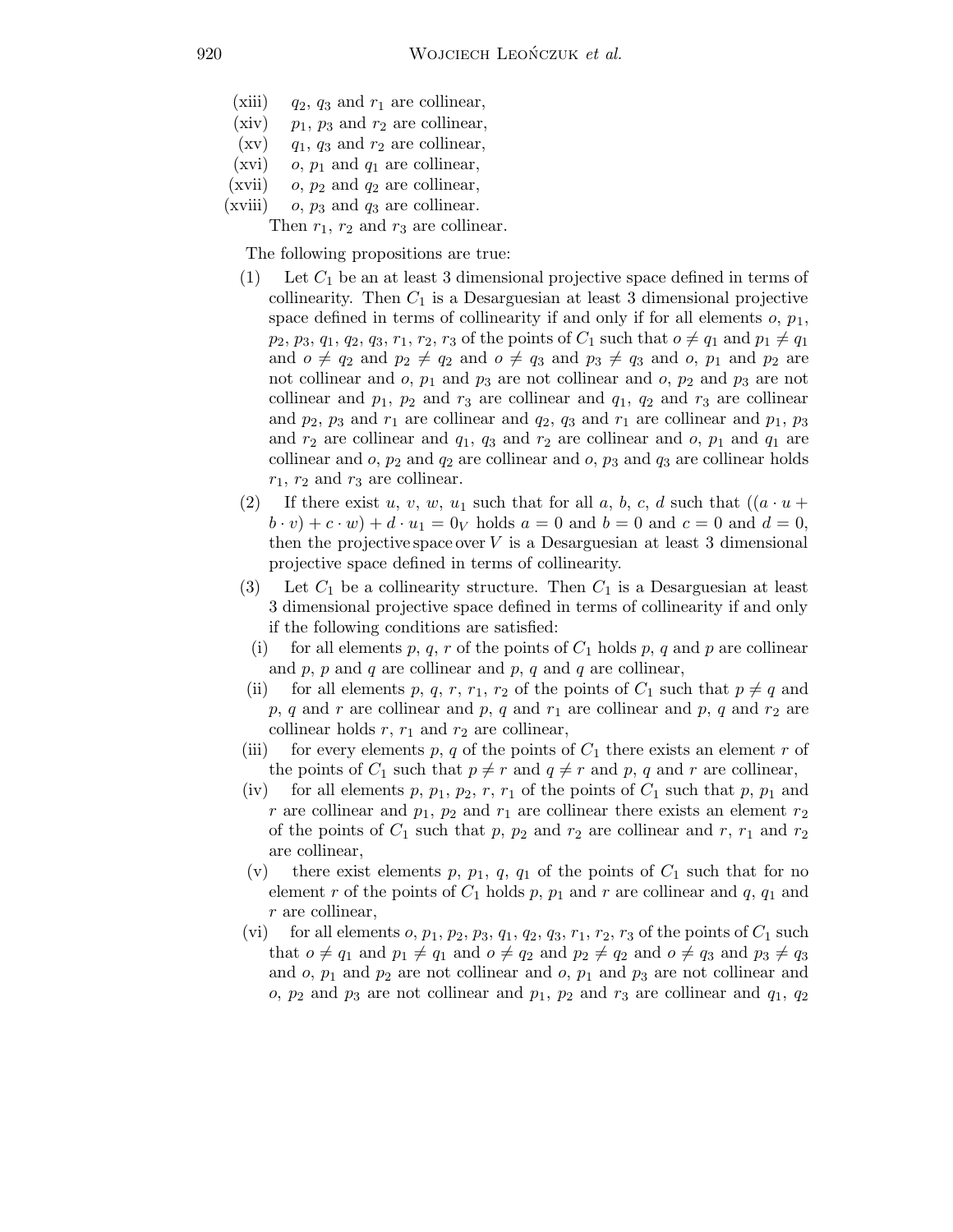and  $r_3$  are collinear and  $p_2$ ,  $p_3$  and  $r_1$  are collinear and  $q_2$ ,  $q_3$  and  $r_1$  are collinear and  $p_1$ ,  $p_3$  and  $r_2$  are collinear and  $q_1$ ,  $q_3$  and  $r_2$  are collinear and  $o, p_1$  and  $q_1$  are collinear and  $o, p_2$  and  $q_2$  are collinear and  $o, p_3$  and  $q_3$  are collinear holds  $r_1$ ,  $r_2$  and  $r_3$  are collinear.

(4) For every  $C_1$  being a collinearity structure holds  $C_1$  is a Desarguesian at least 3 dimensional projective space defined in terms of collinearity if and only if  $C_1$  is a Desarguesian projective space defined in terms of collinearity and there exist elements  $p, p_1, q, q_1$  of the points of  $C_1$  such that for no element r of the points of  $C_1$  holds p,  $p_1$  and r are collinear and  $q$ ,  $q_1$  and  $r$  are collinear.

A Fanoian at least 3 dimensional projective space defined in terms of collinearity is called a Fano-Desarguesian at least 3 dimensional projective space defined in terms of collinearity if:

- (Def.2) Let  $o, p_1, p_2, p_3, q_1, q_2, q_3, r_1, r_2, r_3$  be elements of the points of it. Suppose that
	- $(i)$   $o \neq q_1$ ,
	- (ii)  $p_1 \neq q_1$ ,
	- (iii)  $o \neq q_2$ ,
	- $(iv)$   $p_2 \neq q_2$ ,
	- $(v)$   $o \neq q_3$ ,
	- (vi)  $p_3 \neq q_3$ ,
	- (vii)  $o, p_1$  and  $p_2$  are not collinear,
	- (viii) o,  $p_1$  and  $p_3$  are not collinear,
	- (ix)  $o, p_2$  and  $p_3$  are not collinear,
	- $(x)$  p<sub>1</sub>, p<sub>2</sub> and r<sub>3</sub> are collinear,
	- (xi)  $q_1$ ,  $q_2$  and  $r_3$  are collinear,
	- (xii)  $p_2$ ,  $p_3$  and  $r_1$  are collinear,
	- (xiii)  $q_2$ ,  $q_3$  and  $r_1$  are collinear,
	- (xiv)  $p_1$ ,  $p_3$  and  $r_2$  are collinear,
	- $(xv)$  q<sub>1</sub>, q<sub>3</sub> and  $r_2$  are collinear,
	- (xvi) o,  $p_1$  and  $q_1$  are collinear,
	- (xvii) o,  $p_2$  and  $q_2$  are collinear,
	- (xviii)  $o, p_3$  and  $q_3$  are collinear.

Then  $r_1$ ,  $r_2$  and  $r_3$  are collinear.

We now state several propositions:

 $(5)$  Let  $C_1$  be a Fanoian at least 3 dimensional projective space defined in terms of collinearity. Then  $C_1$  is a Fano-Desarguesian at least 3 dimensional projective space defined in terms of collinearity if and only if for all elements o,  $p_1$ ,  $p_2$ ,  $p_3$ ,  $q_1$ ,  $q_2$ ,  $q_3$ ,  $r_1$ ,  $r_2$ ,  $r_3$  of the points of  $C_1$  such that  $o \neq q_1$  and  $p_1 \neq q_1$  and  $o \neq q_2$  and  $p_2 \neq q_2$  and  $o \neq q_3$  and  $p_3 \neq q_3$  and o,  $p_1$  and  $p_2$  are not collinear and o,  $p_1$  and  $p_3$  are not collinear and o,  $p_2$ and  $p_3$  are not collinear and  $p_1$ ,  $p_2$  and  $r_3$  are collinear and  $q_1$ ,  $q_2$  and  $r_3$ are collinear and  $p_2$ ,  $p_3$  and  $r_1$  are collinear and  $q_2$ ,  $q_3$  and  $r_1$  are collinear and  $p_1$ ,  $p_3$  and  $r_2$  are collinear and  $q_1$ ,  $q_3$  and  $r_2$  are collinear and  $o$ ,  $p_1$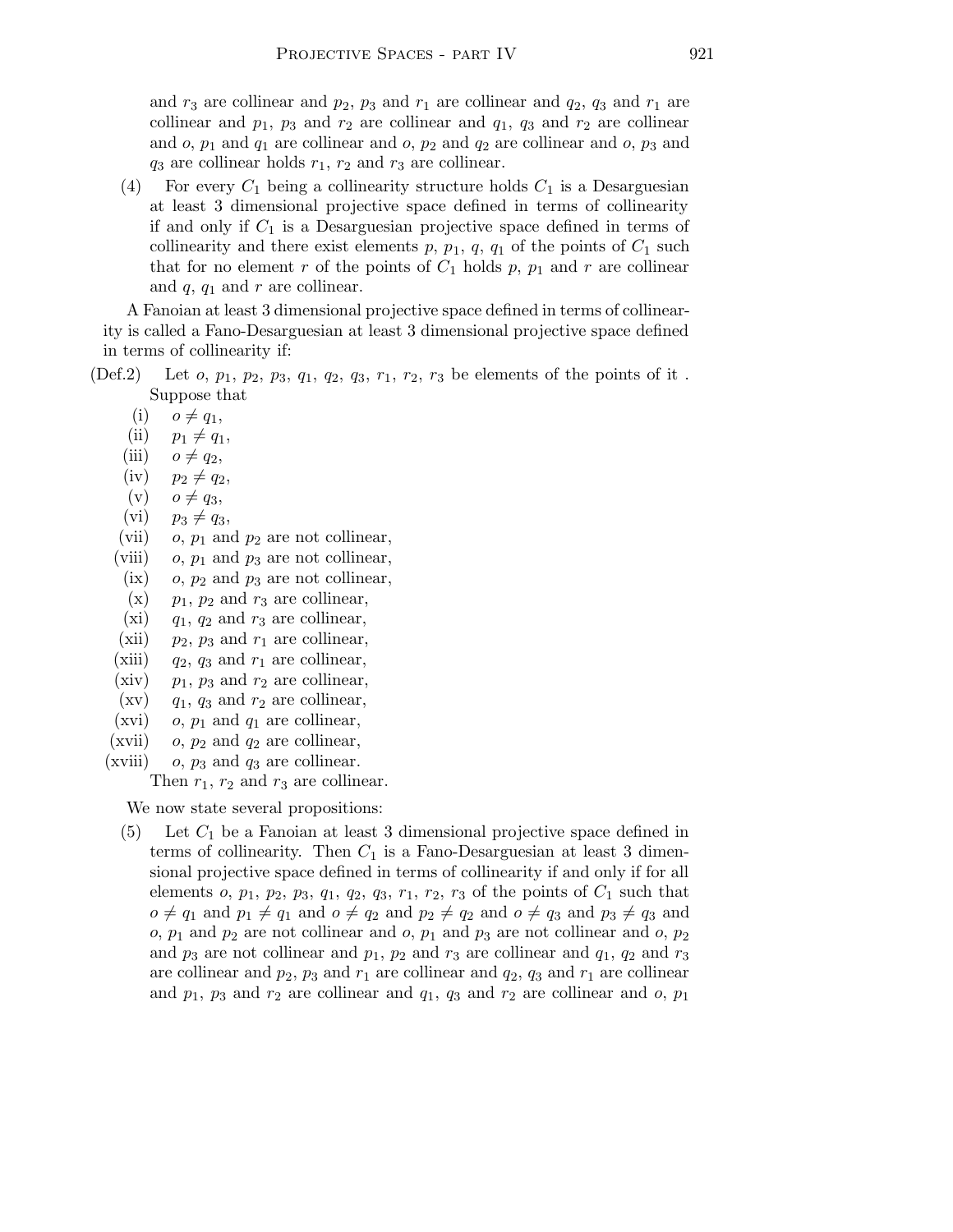and  $q_1$  are collinear and o,  $p_2$  and  $q_2$  are collinear and o,  $p_3$  and  $q_3$  are collinear holds  $r_1$ ,  $r_2$  and  $r_3$  are collinear.

- (6) If there exist u, v, w, u<sub>1</sub> such that for all a, b, c, d such that  $((a \cdot u + b \cdot$  $(v) + c \cdot w + d \cdot u_1 = 0_V$  holds  $a = 0$  and  $b = 0$  and  $c = 0$  and  $d = 0$ , then the projective space over  $V$  is a Fano-Desarguesian at least 3 dimensional projective space defined in terms of collinearity.
- (7) Let  $C_1$  be a collinearity structure. Then  $C_1$  is a Fano-Desarguesian at least 3 dimensional projective space defined in terms of collinearity if and only if the following conditions are satisfied:
	- (i) for all elements p, q, r of the points of  $C_1$  holds p, q and p are collinear and  $p$ ,  $p$  and  $q$  are collinear and  $p$ ,  $q$  and  $q$  are collinear,
- (ii) for all elements p, q, r, r<sub>1</sub>, r<sub>2</sub> of the points of  $C_1$  such that  $p \neq q$  and p, q and r are collinear and p, q and  $r_1$  are collinear and p, q and  $r_2$  are collinear holds  $r, r_1$  and  $r_2$  are collinear,
- (iii) for every elements p, q of the points of  $C_1$  there exists an element r of the points of  $C_1$  such that  $p \neq r$  and  $q \neq r$  and p, q and r are collinear,
- (iv) for all elements p,  $p_1$ ,  $p_2$ , r,  $r_1$  of the points of  $C_1$  such that p,  $p_1$  and r are collinear and  $p_1$ ,  $p_2$  and  $r_1$  are collinear there exists an element  $r_2$ of the points of  $C_1$  such that p,  $p_2$  and  $r_2$  are collinear and r,  $r_1$  and  $r_2$ are collinear,
- (v) for all elements  $p_1, r_2, q, r_1, q_1, p, r$  of the points of  $C_1$  such that  $p_1$ ,  $r_2$  and q are collinear and  $r_1$ ,  $q_1$  and q are collinear and  $p_1$ ,  $r_1$  and p are collinear and  $r_2$ ,  $q_1$  and p are collinear and  $p_1$ ,  $q_1$  and r are collinear and  $r_2$ ,  $r_1$  and r are collinear and p, q and r are collinear holds  $p_1$ ,  $r_2$  and  $q_1$ are collinear or  $p_1, r_2$  and  $r_1$  are collinear or  $p_1, r_1$  and  $q_1$  are collinear or  $r_2$ ,  $r_1$  and  $q_1$  are collinear,
- (vi) there exist elements p,  $p_1$ , q,  $q_1$  of the points of  $C_1$  such that for no element r of the points of  $C_1$  holds p,  $p_1$  and r are collinear and q,  $q_1$  and r are collinear,
- (vii) for all elements  $o, p_1, p_2, p_3, q_1, q_2, q_3, r_1, r_2, r_3$  of the points of  $C_1$  such that  $o \neq q_1$  and  $p_1 \neq q_1$  and  $o \neq q_2$  and  $p_2 \neq q_2$  and  $o \neq q_3$  and  $p_3 \neq q_3$ and  $o, p_1$  and  $p_2$  are not collinear and  $o, p_1$  and  $p_3$  are not collinear and o,  $p_2$  and  $p_3$  are not collinear and  $p_1$ ,  $p_2$  and  $r_3$  are collinear and  $q_1$ ,  $q_2$ and  $r_3$  are collinear and  $p_2$ ,  $p_3$  and  $r_1$  are collinear and  $q_2$ ,  $q_3$  and  $r_1$  are collinear and  $p_1$ ,  $p_3$  and  $r_2$  are collinear and  $q_1$ ,  $q_3$  and  $r_2$  are collinear and  $o, p_1$  and  $q_1$  are collinear and  $o, p_2$  and  $q_2$  are collinear and  $o, p_3$  and  $q_3$  are collinear holds  $r_1$ ,  $r_2$  and  $r_3$  are collinear.
- (8) Let  $C_1$  be a collinearity structure. Then  $C_1$  is a Fano-Desarguesian at least 3 dimensional projective space defined in terms of collinearity if and only if the following conditions are satisfied:
	- (i)  $C_1$  is a Desarguesian at least 3 dimensional projective space defined in terms of collinearity,
- (ii) for all elements  $p_1, r_2, q, r_1, q_1, p, r$  of the points of  $C_1$  such that  $p_1$ ,  $r_2$  and q are collinear and  $r_1$ ,  $q_1$  and q are collinear and  $p_1$ ,  $r_1$  and p are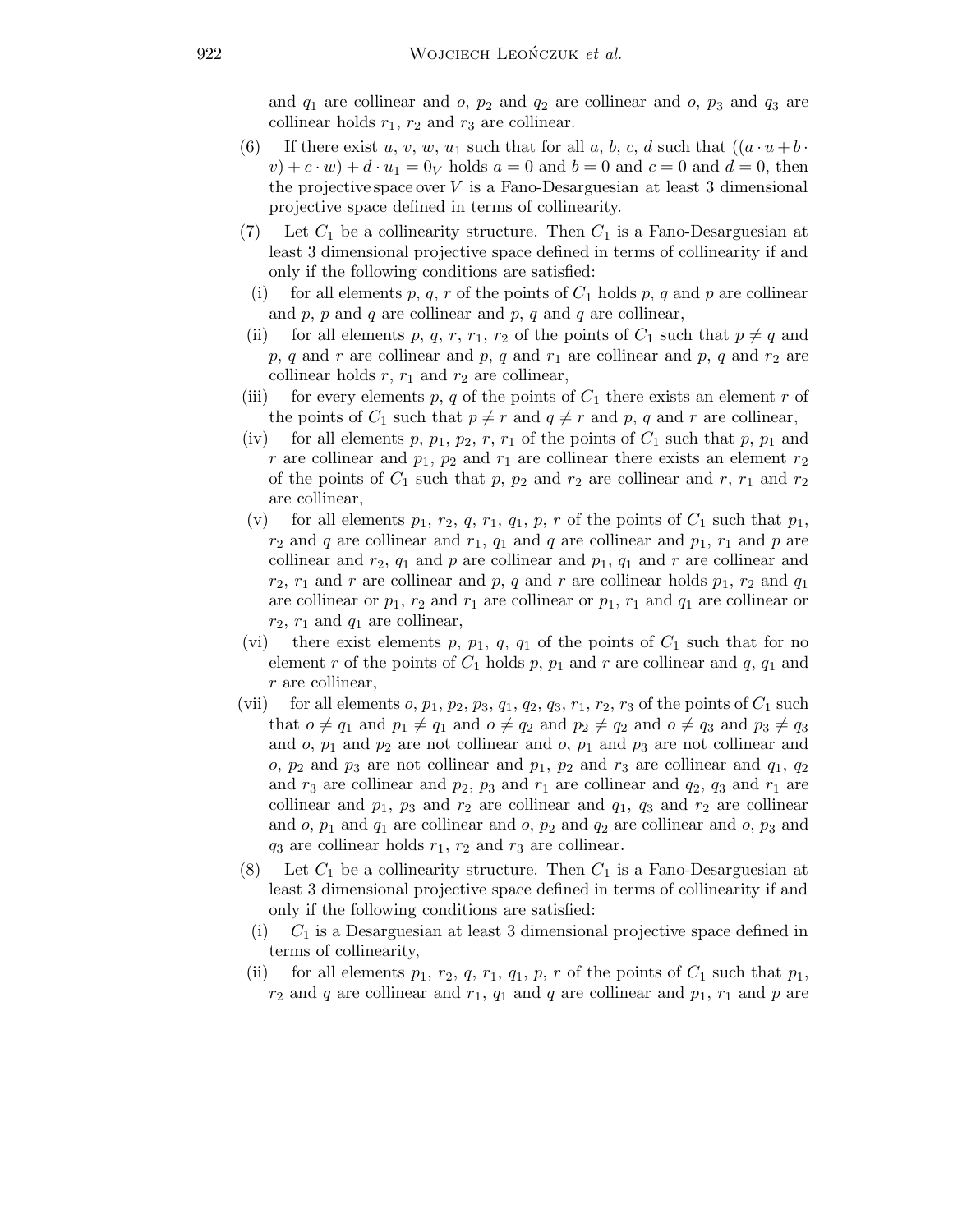collinear and  $r_2$ ,  $q_1$  and p are collinear and  $p_1$ ,  $q_1$  and r are collinear and  $r_2$ ,  $r_1$  and r are collinear and p, q and r are collinear holds  $p_1$ ,  $r_2$  and  $q_1$ are collinear or  $p_1, r_2$  and  $r_1$  are collinear or  $p_1, r_1$  and  $q_1$  are collinear or  $r_2$ ,  $r_1$  and  $q_1$  are collinear.

(9) For every  $C_1$  being a collinearity structure holds

 $C_1$ 

is a Fano-Desarguesian at least 3 dimensional projective space defined in terms of collinearity if and only if  $C_1$  is a Fano-Desarguesian projective space defined in terms of collinearity and there exist elements  $p, p_1, q, q_1$ of the points of  $C_1$  such that for no element r of the points of  $C_1$  holds p,  $p_1$  and r are collinear and  $q$ ,  $q_1$  and r are collinear.

A 3 dimensional projective space defined in terms of collinearity is called a Desarguesian 3 dimensional projective space defined in terms of collinearity if:

- (Def.3) Let  $o, p_1, p_2, p_3, q_1, q_2, q_3, r_1, r_2, r_3$  be elements of the points of it. Suppose that
	- $(i)$   $o \neq q_1$ ,
	- (ii)  $p_1 \neq q_1$ ,
	- (iii)  $o \neq q_2$ ,
	- $(iv)$   $p_2 \neq q_2$ ,
	- $(v)$   $o \neq q_3$ ,
	- (vi)  $p_3 \neq q_3$ ,
	- (vii)  $o, p_1$  and  $p_2$  are not collinear,
	- (viii) o,  $p_1$  and  $p_3$  are not collinear,
	- (ix) o,  $p_2$  and  $p_3$  are not collinear,
	- $(x)$  p<sub>1</sub>, p<sub>2</sub> and r<sub>3</sub> are collinear,
	- (xi)  $q_1$ ,  $q_2$  and  $r_3$  are collinear,
	- (xii)  $p_2$ ,  $p_3$  and  $r_1$  are collinear,
	- (xiii)  $q_2$ ,  $q_3$  and  $r_1$  are collinear,
	- (xiv)  $p_1$ ,  $p_3$  and  $r_2$  are collinear,
	- $(xv)$  q<sub>1</sub>, q<sub>3</sub> and  $r_2$  are collinear,
	- (xvi) o,  $p_1$  and  $q_1$  are collinear,
	- (xvii) o,  $p_2$  and  $q_2$  are collinear,
	- (xviii) o,  $p_3$  and  $q_3$  are collinear.

Then  $r_1$ ,  $r_2$  and  $r_3$  are collinear.

We now state four propositions:

(10) Let  $C_1$  be a 3 dimensional projective space defined in terms of collinearity. Then  $C_1$  is a Desarguesian 3 dimensional projective space defined in terms of collinearity if and only if for all elements  $o, p_1, p_2, p_3, q_1, q_2, q_3$ ,  $r_1, r_2, r_3$  of the points of  $C_1$  such that  $o \neq q_1$  and  $p_1 \neq q_1$  and  $o \neq q_2$  and  $p_2 \neq q_2$  and  $o \neq q_3$  and  $p_3 \neq q_3$  and  $o, p_1$  and  $p_2$  are not collinear and o,  $p_1$  and  $p_3$  are not collinear and o,  $p_2$  and  $p_3$  are not collinear and  $p_1$ ,  $p_2$  and  $r_3$  are collinear and  $q_1$ ,  $q_2$  and  $r_3$  are collinear and  $p_2$ ,  $p_3$  and  $r_1$ are collinear and  $q_2$ ,  $q_3$  and  $r_1$  are collinear and  $p_1$ ,  $p_3$  and  $r_2$  are collinear and  $q_1$ ,  $q_3$  and  $r_2$  are collinear and o,  $p_1$  and  $q_1$  are collinear and o,  $p_2$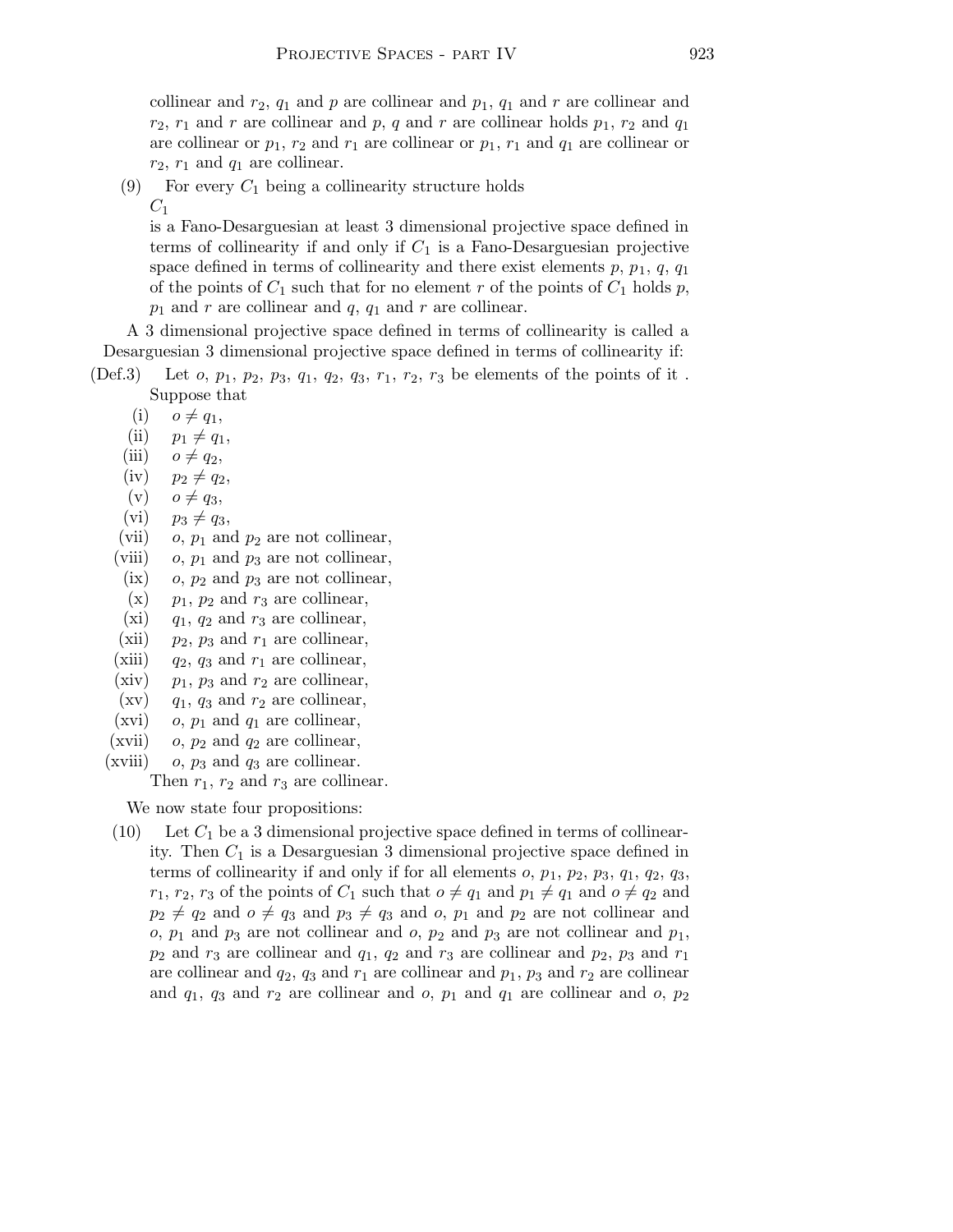and  $q_2$  are collinear and  $o$ ,  $p_3$  and  $q_3$  are collinear holds  $r_1$ ,  $r_2$  and  $r_3$  are collinear.

- (11) Suppose that
	- (i) there exist u, v, w, u<sub>1</sub> such that for all a, b, c, d such that  $((a \cdot u + b \cdot u))$  $(v)+c \cdot w$  +  $d \cdot u_1 = 0_V$  holds  $a = 0$  and  $b = 0$  and  $c = 0$  and  $d = 0$  and for every y there exist a, b, c, d such that  $y = ((a \cdot u + b \cdot v) + c \cdot w) + d \cdot u_1$ . Then the projective space over  $V$  is a Desarguesian 3 dimensional projective space defined in terms of collinearity.
- (12) Let  $C_1$  be a collinearity structure. Then  $C_1$  is a Desarguesian 3 dimensional projective space defined in terms of collinearity if and only if the following conditions are satisfied:
	- (i) for all elements p, q, r of the points of  $C_1$  holds p, q and p are collinear and  $p, p$  and  $q$  are collinear and  $p, q$  and  $q$  are collinear,
	- (ii) for all elements p, q, r, r<sub>1</sub>, r<sub>2</sub> of the points of  $C_1$  such that  $p \neq q$  and p, q and r are collinear and p, q and  $r_1$  are collinear and p, q and  $r_2$  are collinear holds  $r, r_1$  and  $r_2$  are collinear,
- (iii) for every elements p, q of the points of  $C_1$  there exists an element r of the points of  $C_1$  such that  $p \neq r$  and  $q \neq r$  and p, q and r are collinear,
- (iv) for all elements p,  $p_1$ ,  $p_2$ , r,  $r_1$  of the points of  $C_1$  such that p,  $p_1$  and r are collinear and  $p_1$ ,  $p_2$  and  $r_1$  are collinear there exists an element  $r_2$ of the points of  $C_1$  such that p,  $p_2$  and  $r_2$  are collinear and r,  $r_1$  and  $r_2$ are collinear,
- (v) there exist elements p,  $p_1$ , q,  $q_1$  of the points of  $C_1$  such that for no element r of the points of  $C_1$  holds p,  $p_1$  and r are collinear and q,  $q_1$  and r are collinear,
- (vi) for every elements p,  $p_1$ ,  $q$ ,  $q_1$ ,  $r_2$  of the points of  $C_1$  there exist elements r,  $r_1$  of the points of  $C_1$  such that p, q and r are collinear and  $p_1$ ,  $q_1$  and  $r_1$  are collinear and  $r_2$ , r and  $r_1$  are collinear,
- (vii) for all elements  $o, p_1, p_2, p_3, q_1, q_2, q_3, r_1, r_2, r_3$  of the points of  $C_1$  such that  $o \neq q_1$  and  $p_1 \neq q_1$  and  $o \neq q_2$  and  $p_2 \neq q_2$  and  $o \neq q_3$  and  $p_3 \neq q_3$ and  $o, p_1$  and  $p_2$  are not collinear and  $o, p_1$  and  $p_3$  are not collinear and o,  $p_2$  and  $p_3$  are not collinear and  $p_1$ ,  $p_2$  and  $r_3$  are collinear and  $q_1$ ,  $q_2$ and  $r_3$  are collinear and  $p_2$ ,  $p_3$  and  $r_1$  are collinear and  $q_2$ ,  $q_3$  and  $r_1$  are collinear and  $p_1$ ,  $p_3$  and  $r_2$  are collinear and  $q_1$ ,  $q_3$  and  $r_2$  are collinear and  $o, p_1$  and  $q_1$  are collinear and  $o, p_2$  and  $q_2$  are collinear and  $o, p_3$  and  $q_3$  are collinear holds  $r_1$ ,  $r_2$  and  $r_3$  are collinear.
- (13) For every  $C_1$  being a collinearity structure holds  $C_1$  is a Desarguesian 3 dimensional projective space defined in terms of collinearity if and only if  $C_1$  is a Desarguesian at least 3 dimensional projective space defined in terms of collinearity and for every elements  $p, p_1, q, q_1, r_2$  of the points of  $C_1$  there exist elements r,  $r_1$  of the points of  $C_1$  such that p, q and r are collinear and  $p_1$ ,  $q_1$  and  $r_1$  are collinear and  $r_2$ ,  $r$  and  $r_1$  are collinear.

A Fanoian 3 dimensional projective space defined in terms of collinearity is called a Fano-Desarguesian 3 dimensional projective space defined in terms of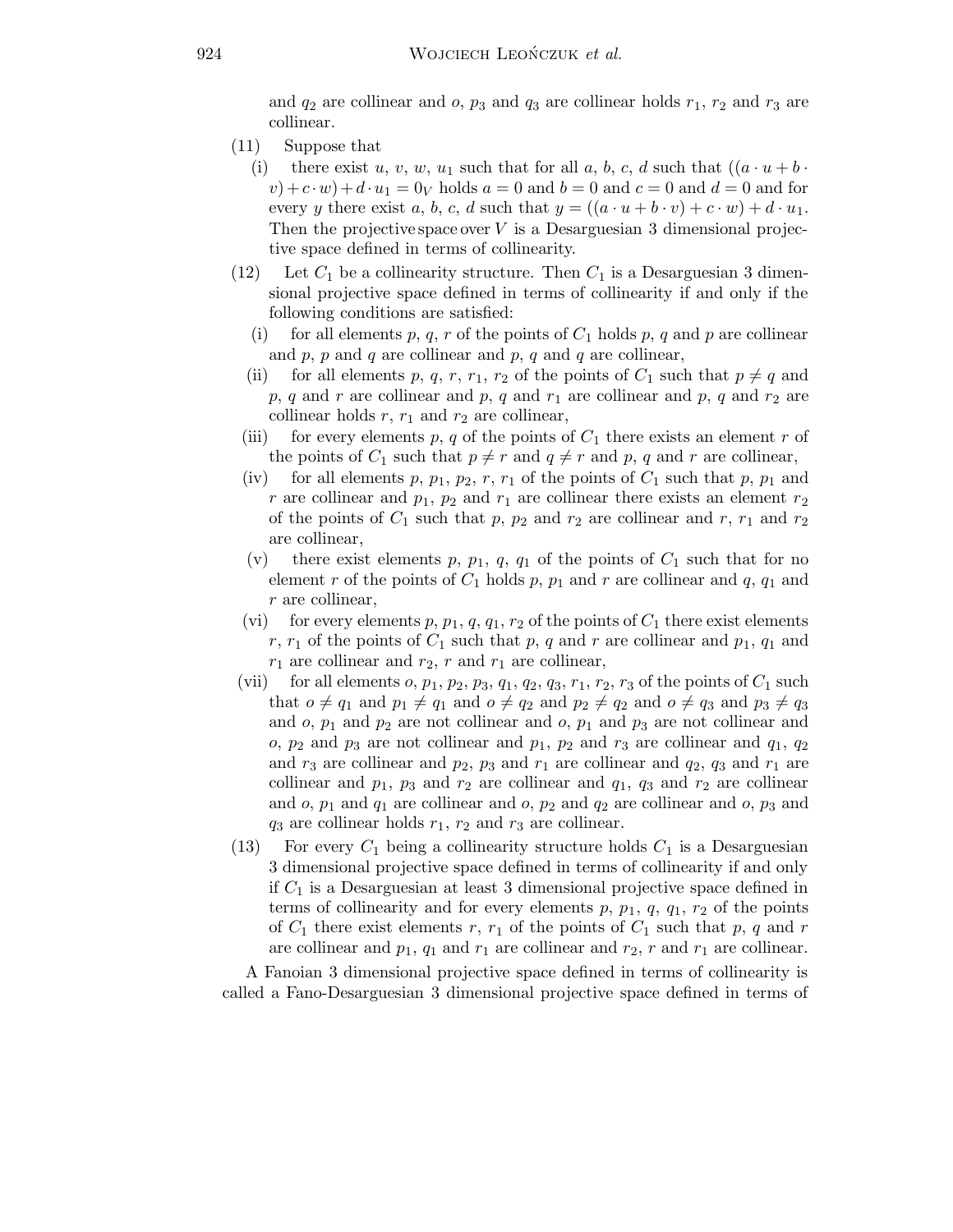collinearity if:

(Def.4) Let  $o, p_1, p_2, p_3, q_1, q_2, q_3, r_1, r_2, r_3$  be elements of the points of it. Suppose that

 $(i)$   $o \neq q_1$ ,

- (ii)  $p_1 \neq q_1$ ,
- (iii)  $o \neq q_2$ ,
- $(iv)$   $p_2 \neq q_2$ ,
- $(v)$   $o \neq q_3$ ,
- (vi)  $p_3 \neq q_3$ ,
- (vii)  $o, p_1$  and  $p_2$  are not collinear,
- (viii) o,  $p_1$  and  $p_3$  are not collinear,
- (ix) o,  $p_2$  and  $p_3$  are not collinear,
- $(x)$  p<sub>1</sub>, p<sub>2</sub> and r<sub>3</sub> are collinear,
- (xi)  $q_1$ ,  $q_2$  and  $r_3$  are collinear,
- (xii)  $p_2$ ,  $p_3$  and  $r_1$  are collinear,
- (xiii)  $q_2$ ,  $q_3$  and  $r_1$  are collinear,
- (xiv)  $p_1$ ,  $p_3$  and  $r_2$  are collinear,
- $(xv)$  q<sub>1</sub>, q<sub>3</sub> and  $r_2$  are collinear,
- (xvi) o,  $p_1$  and  $q_1$  are collinear,
- (xvii) o,  $p_2$  and  $q_2$  are collinear,
- (xviii) o,  $p_3$  and  $q_3$  are collinear.

Then  $r_1$ ,  $r_2$  and  $r_3$  are collinear.

We now state several propositions:

- $(14)$  Let  $C_1$  be a Fanoian 3 dimensional projective space defined in terms of collinearity. Then  $C_1$  is a Fano-Desarguesian 3 dimensional projective space defined in terms of collinearity if and only if for all elements  $o, p_1$ ,  $p_2, p_3, q_1, q_2, q_3, r_1, r_2, r_3$  of the points of  $C_1$  such that  $o \neq q_1$  and  $p_1 \neq q_1$ and  $o \neq q_2$  and  $p_2 \neq q_2$  and  $o \neq q_3$  and  $p_3 \neq q_3$  and  $o, p_1$  and  $p_2$  are not collinear and  $o$ ,  $p_1$  and  $p_3$  are not collinear and  $o$ ,  $p_2$  and  $p_3$  are not collinear and  $p_1$ ,  $p_2$  and  $r_3$  are collinear and  $q_1$ ,  $q_2$  and  $r_3$  are collinear and  $p_2$ ,  $p_3$  and  $r_1$  are collinear and  $q_2$ ,  $q_3$  and  $r_1$  are collinear and  $p_1$ ,  $p_3$ and  $r_2$  are collinear and  $q_1$ ,  $q_3$  and  $r_2$  are collinear and  $o$ ,  $p_1$  and  $q_1$  are collinear and  $o$ ,  $p_2$  and  $q_2$  are collinear and  $o$ ,  $p_3$  and  $q_3$  are collinear holds  $r_1$ ,  $r_2$  and  $r_3$  are collinear.
- (15) Suppose that
	- (i) there exist u, v, w, u<sub>1</sub> such that for all a, b, c, d such that  $((a \cdot u + b \cdot$  $(v)+c \cdot w$  +  $d \cdot u_1 = 0_V$  holds  $a = 0$  and  $b = 0$  and  $c = 0$  and  $d = 0$  and for every y there exist a, b, c, d such that  $y = ((a \cdot u + b \cdot v) + c \cdot w) + d \cdot u_1$ . Then the projective space over  $V$  is a Fano-Desarguesian 3 dimensional projective space defined in terms of collinearity.
- (16) Let  $C_1$  be a collinearity structure. Then  $C_1$  is a Fano-Desarguesian 3 dimensional projective space defined in terms of collinearity if and only if the following conditions are satisfied: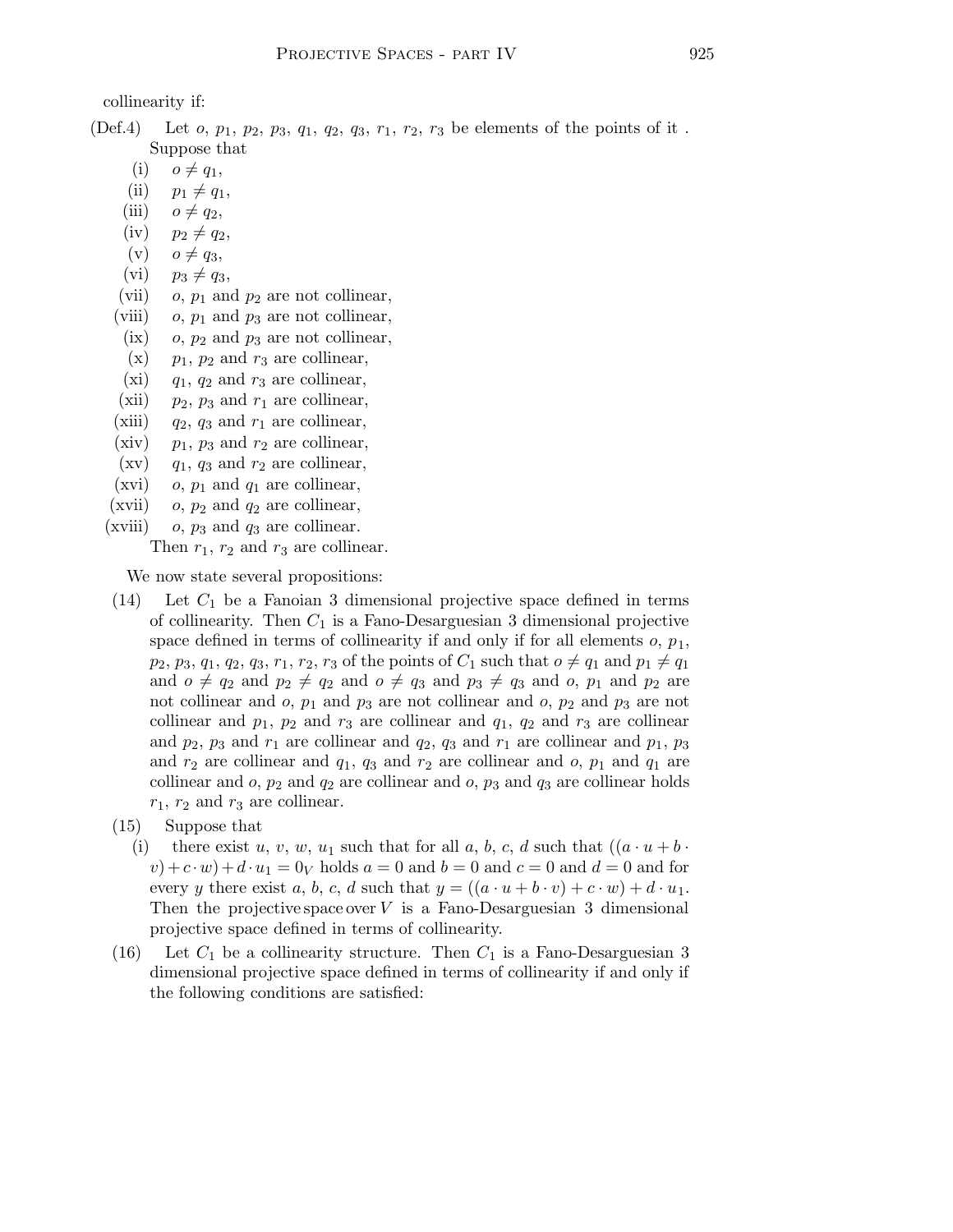- for all elements p, q, r of the points of  $C_1$  holds p, q and p are collinear and  $p$ ,  $p$  and  $q$  are collinear and  $p$ ,  $q$  and  $q$  are collinear,
- (ii) for all elements p, q, r, r<sub>1</sub>, r<sub>2</sub> of the points of  $C_1$  such that  $p \neq q$  and p, q and r are collinear and p, q and  $r_1$  are collinear and p, q and  $r_2$  are collinear holds  $r, r_1$  and  $r_2$  are collinear,
- (iii) for every elements p, q of the points of  $C_1$  there exists an element r of the points of  $C_1$  such that  $p \neq r$  and  $q \neq r$  and p, q and r are collinear,
- (iv) for all elements p,  $p_1$ ,  $p_2$ , r,  $r_1$  of the points of  $C_1$  such that p,  $p_1$  and r are collinear and  $p_1$ ,  $p_2$  and  $r_1$  are collinear there exists an element  $r_2$ of the points of  $C_1$  such that p,  $p_2$  and  $r_2$  are collinear and r,  $r_1$  and  $r_2$ are collinear,
- (v) for all elements  $p_1, r_2, q, r_1, q_1, p, r$  of the points of  $C_1$  such that  $p_1$ ,  $r_2$  and q are collinear and  $r_1$ ,  $q_1$  and q are collinear and  $p_1$ ,  $r_1$  and p are collinear and  $r_2$ ,  $q_1$  and p are collinear and  $p_1$ ,  $q_1$  and r are collinear and  $r_2$ ,  $r_1$  and r are collinear and p, q and r are collinear holds  $p_1$ ,  $r_2$  and  $q_1$ are collinear or  $p_1, r_2$  and  $r_1$  are collinear or  $p_1, r_1$  and  $q_1$  are collinear or  $r_2$ ,  $r_1$  and  $q_1$  are collinear,
- (vi) there exist elements p,  $p_1$ ,  $q$ ,  $q_1$  of the points of  $C_1$  such that for no element r of the points of  $C_1$  holds p,  $p_1$  and r are collinear and q,  $q_1$  and r are collinear,
- (vii) for every elements p,  $p_1$ ,  $q$ ,  $q_1$ ,  $r_2$  of the points of  $C_1$  there exist elements r,  $r_1$  of the points of  $C_1$  such that p, q and r are collinear and  $p_1$ ,  $q_1$  and  $r_1$  are collinear and  $r_2$ , r and  $r_1$  are collinear,
- (viii) for all elements  $o, p_1, p_2, p_3, q_1, q_2, q_3, r_1, r_2, r_3$  of the points of  $C_1$  such that  $o \neq q_1$  and  $p_1 \neq q_1$  and  $o \neq q_2$  and  $p_2 \neq q_2$  and  $o \neq q_3$  and  $p_3 \neq q_3$ and  $o, p_1$  and  $p_2$  are not collinear and  $o, p_1$  and  $p_3$  are not collinear and o,  $p_2$  and  $p_3$  are not collinear and  $p_1$ ,  $p_2$  and  $r_3$  are collinear and  $q_1$ ,  $q_2$ and  $r_3$  are collinear and  $p_2$ ,  $p_3$  and  $r_1$  are collinear and  $q_2$ ,  $q_3$  and  $r_1$  are collinear and  $p_1$ ,  $p_3$  and  $r_2$  are collinear and  $q_1$ ,  $q_3$  and  $r_2$  are collinear and  $o, p_1$  and  $q_1$  are collinear and  $o, p_2$  and  $q_2$  are collinear and  $o, p_3$  and  $q_3$  are collinear holds  $r_1$ ,  $r_2$  and  $r_3$  are collinear.
- (17) Let  $C_1$  be a collinearity structure. Then  $C_1$  is a Fano-Desarguesian 3 dimensional projective space defined in terms of collinearity if and only if the following conditions are satisfied:
	- (i)  $C_1$  is a Desarguesian 3 dimensional projective space defined in terms of collinearity,
	- (ii) for all elements  $p_1, r_2, q, r_1, q_1, p, r$  of the points of  $C_1$  such that  $p_1$ ,  $r_2$  and q are collinear and  $r_1$ ,  $q_1$  and q are collinear and  $p_1$ ,  $r_1$  and  $p$  are collinear and  $r_2$ ,  $q_1$  and p are collinear and  $p_1$ ,  $q_1$  and r are collinear and  $r_2$ ,  $r_1$  and r are collinear and p, q and r are collinear holds  $p_1$ ,  $r_2$  and  $q_1$ are collinear or  $p_1, r_2$  and  $r_1$  are collinear or  $p_1, r_1$  and  $q_1$  are collinear or  $r_2$ ,  $r_1$  and  $q_1$  are collinear.
- (18) For every  $C_1$  being a collinearity structure holds  $C_1$